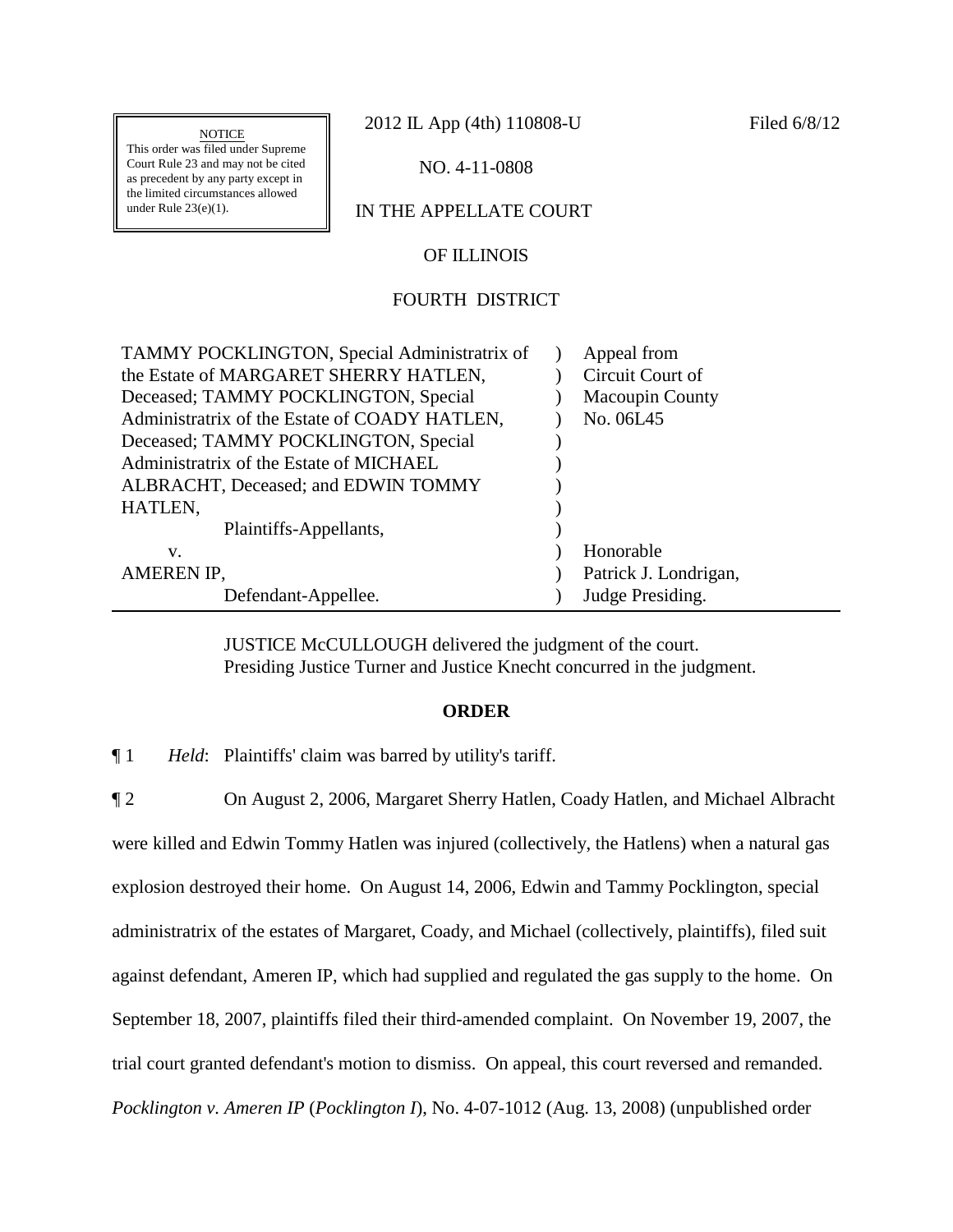pursuant to Supreme Court Rule 23). On August 4, 2009, the trial court granted defendant's first motion for summary judgment. On appeal, this court affirmed in part, reversed in part, and remanded with directions. See *Pocklington v. Ameren IP* (*Pocklington II*), No. 4-09-0914 (July 23, 2010) (unpublished order pursuant to Supreme Court Rule 23). On January 14, 2011, defendant filed a second motion for summary judgment, which the trial court granted.

¶ 3 On appeal, plaintiffs argue the trial court erred in granting defendant summary judgment. We affirm.

¶ 4 The relevant facts were fully set forth in our previous orders. We will reiterate only the necessary facts so as to provide a proper framework for our disposition.

¶ 5 The Hatlins were residing at 203 Sue Street in Carlinville on August 2, 2006, when Margaret, Coady, and Michael were killed and Edwin was injured by the natural gas explosion, that destroyed the residence. Natural gas is odorless in its original state. The chemical ethyl mercaptan, which is a sulfur component, is added as an odorant to give natural gas its distinctive smell so leaks can be detected more easily. Edwin's affidavit stated that the day before the explosion, Edwin, Margaret, and Edwin's friend, Donald Johnston, all smelled natural gas inside the home. Edwin and Margaret checked the stove to see if a burner was on, but the stove was off. Edwin and Donald also smelled a natural gas odor while outside playing basketball. Ken Reese, another friend of Edwin's, smelled natural gas while speaking with Edwin outside as well. Edwin's affidavit further stated that no one in the house found that the odor was strong or persistent, and he did not think the smell was emanating from inside the home.

¶ 6 An arson investigation report concluded that the explosion most likely occurred

- 2 -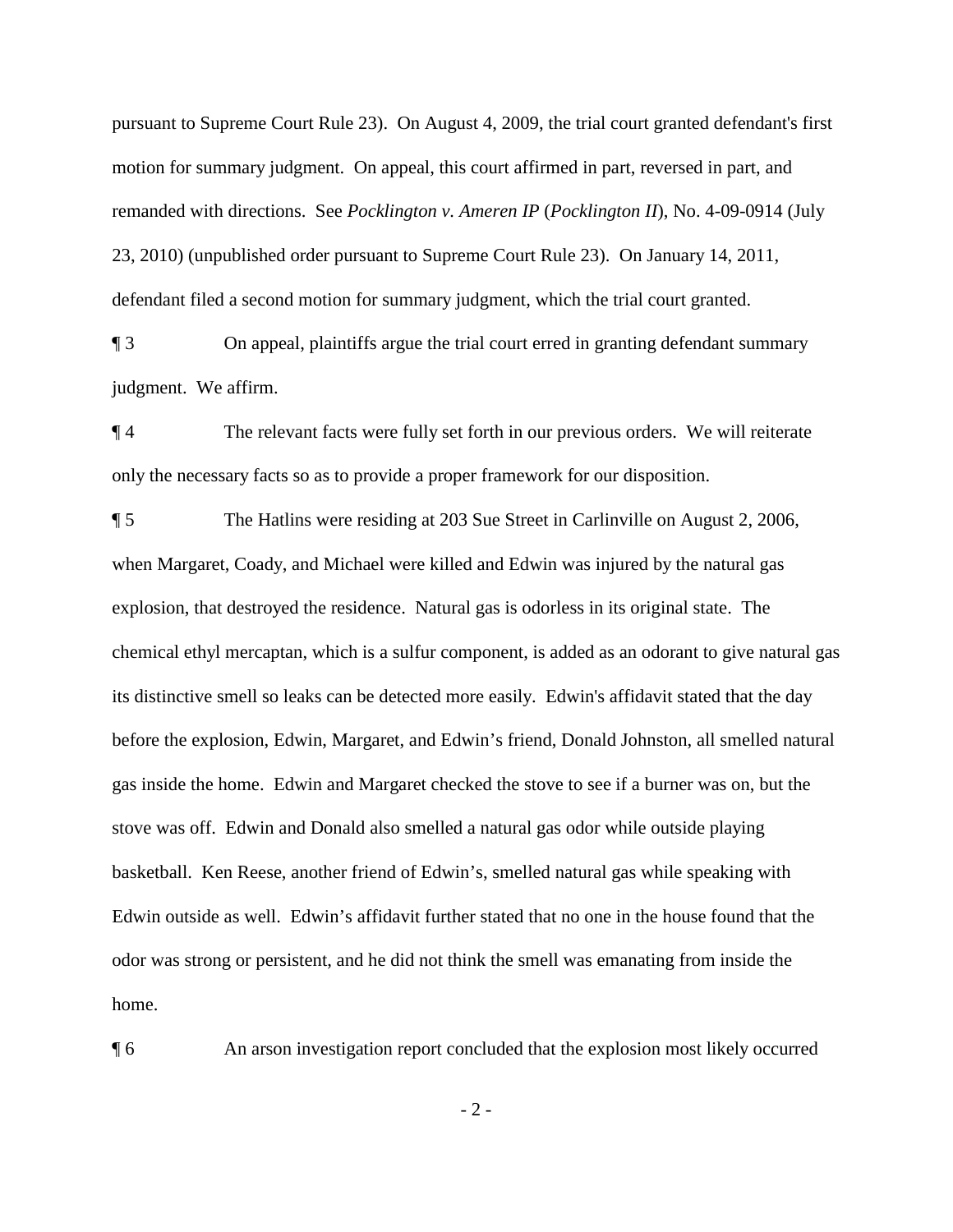when Margaret started the dryer, which ignited natural gas accumulated in the home. The report made no conclusions as to the origin of the gas leak.

¶ 7 On September 18, 2007, plaintiffs filed their third-amended complaint. Counts I through IV alleged identical acts of negligence on defendant's part relating to each of the Hatlens. Count I alleged negligence toward Margaret. Count II alleged negligence toward Coady. Count III alleged negligence toward Michael. Count IV alleged negligence toward Edwin. The third-amended complaint alleged that defendant breached its duty of care by (1) running gas in excess of 30 pounds per square inch gauge (p.s.i.g.), three to five times its own standard and industry standards; (2) failing to warn the Hatlens that it would run gas at excess pressure; (3) failing to replace a 43-year-old regulator when industry standards call for replacement after 10 to 15 years; (4) failing to test the regulator at regular intervals; and (5) failing to warn the Hatlens to leave the home when they smelled gas inside. Pounds per square inch gauge (p.s.i.g.) measures pressure relative to the surrounding atmosphere.

¶ 8 On November 19, 2007, the trial court granted defendant's motion to dismiss plaintiffs' third-amended complaint for failure to state a claim (735 ILCS 5/2-615 (West 2004)). In August 2008, this court reversed the dismissal and remanded to the trial court for further proceedings in *Pocklington I.*

¶ 9 In January 2009, defendant filed its first motion for summary judgment. Defendant argued that plaintiffs had failed to raise questions of material fact as to whether the pressure regulator failed, causing or exacerbating a gas leak inside the Hatlens' home. Defendant further argued that it provided adequate warnings to the Hatlens of the steps to take in the event of a natural gas leak through pamphlets, print advertisements, bill stuffers, and warnings on the

- 3 -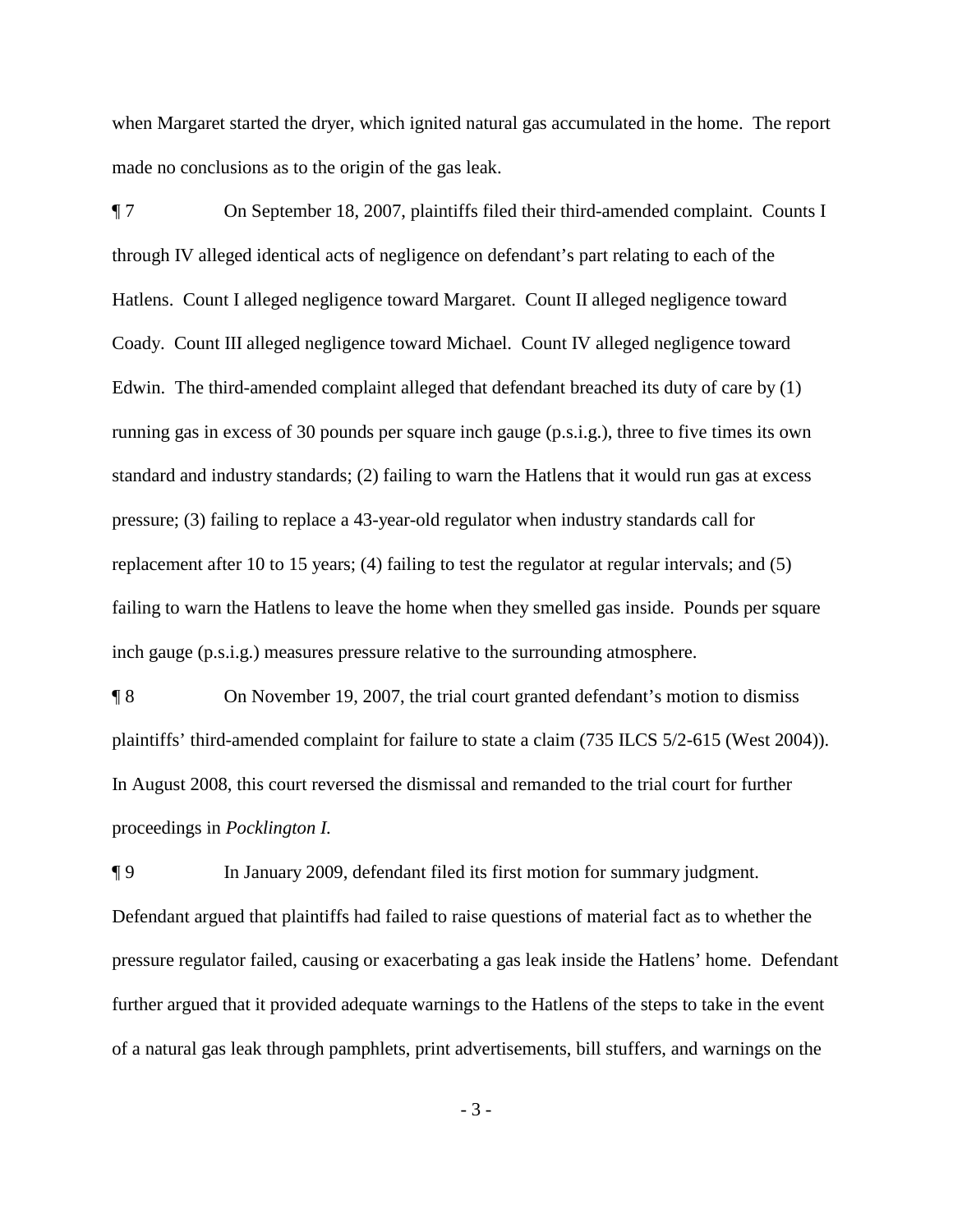bills themselves. Defendant attached the affidavit of Jerome Themig to its motion.

¶ 10 Themig's affidavit stated that he worked as the manager of gas compliance and training for defendant. Themig averred that defendant provided a safety pamphlet to its customers when turning on gas service and every two years thereafter. It also provided a monthly newsletter, Amerenlines, and monthly bill, both of which contained gas-safety messages. The pamphlet stated as follows:

### "**If you smell a faint gas odor near an appliance:**

- ! Make sure all pilot lights are lit; if you find a pilot light extinguished, open windows and doors to vent the area; then wait 15 minutes before relighting the pilot light.
- ! If the odor persists, call [defendant].

**If you smell gas inside your home or business and the smell is strong, persistent natural gas odor, or you hear a hissing or leaking sound you should:**

- ! Leave the building (home or business) immediately, taking everyone with you (including pets), and leave all doors and windows open behind you.
- ! Call [defendant] from a neighbor's home or nearby busi ness--we respond to emergencies 24 hours a day,

7 days a week.

#### **In these conditions:**

! **DO NOT** use telephones, cellular phones, computers,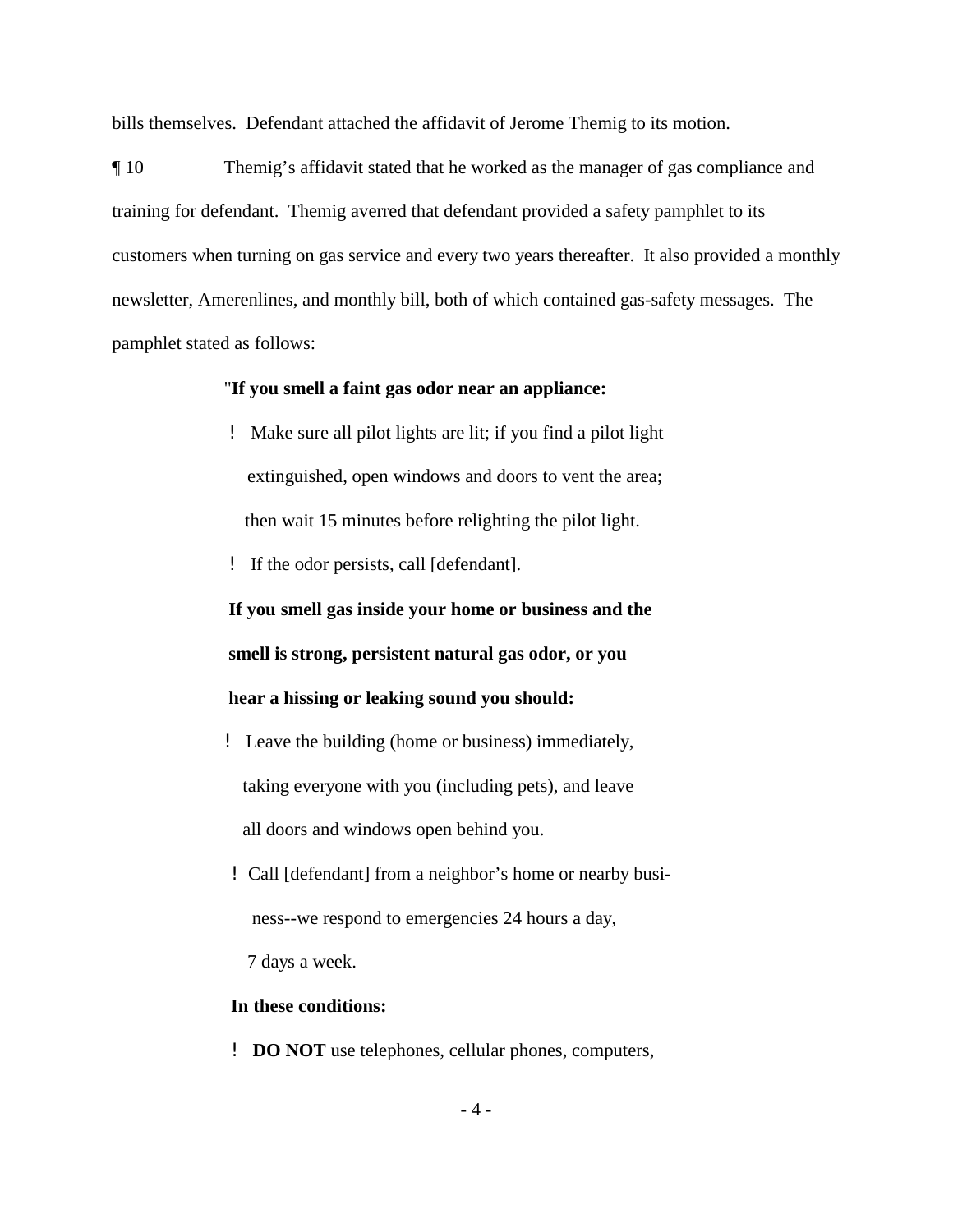appliances, elevators or garage door openers.

- ! **DO NOT** touch electrical outlets, switches or doorbells.
- ! **DO NOT** smoke, use a lighter, match or other open flame.
- ! **DO NOT** position or operate vehicles or powered equipment where leaking gas may be present.
- ! **DO NOT** re-enter the home to open doors or windows."

(Emphases in original.)

¶ 11 The gas safety tips in Amerenlines repeated defendant's advice to consumers to check for extinguished pilot lights upon smelling gas around an appliance and to call defendant in the event of a "strong, persistent natural gas odor." A message in a bill dated June 29, 2006, stated "If you ever smell gas, call [defendant] to investigate the problem." A bill dated July 31, 2006, contained a warning, including the signs of a possible gas leak, and instructing customers to leave the home and call defendant in the event of a possible leak. Defendant also provided an advertisement from the Enquirer-Democrat, a Macoupin County newspaper. Dated April 6, 2006, the advertisement stated "If you detect the distinct rotten-egg odor of natural gas, leave the building immediately, and call [defendant]."

¶ 12 In response to defendant's evidence regarding its warnings to the public, plaintiffs put forth the deposition of Gordon R. Plunkett, a former employee of Natural Gas Odorizing, Inc. Plunkett's affidavit states that defendant breached the standard of care and caused the Hatlens' injuries when its warnings instructed consumers to distinguish between a strong, persistent gas odor and a faint gas odor. According to Plunkett's affidavit, a determination regarding the concentration of natural gas should never be made according to the strength of the odor. Sense of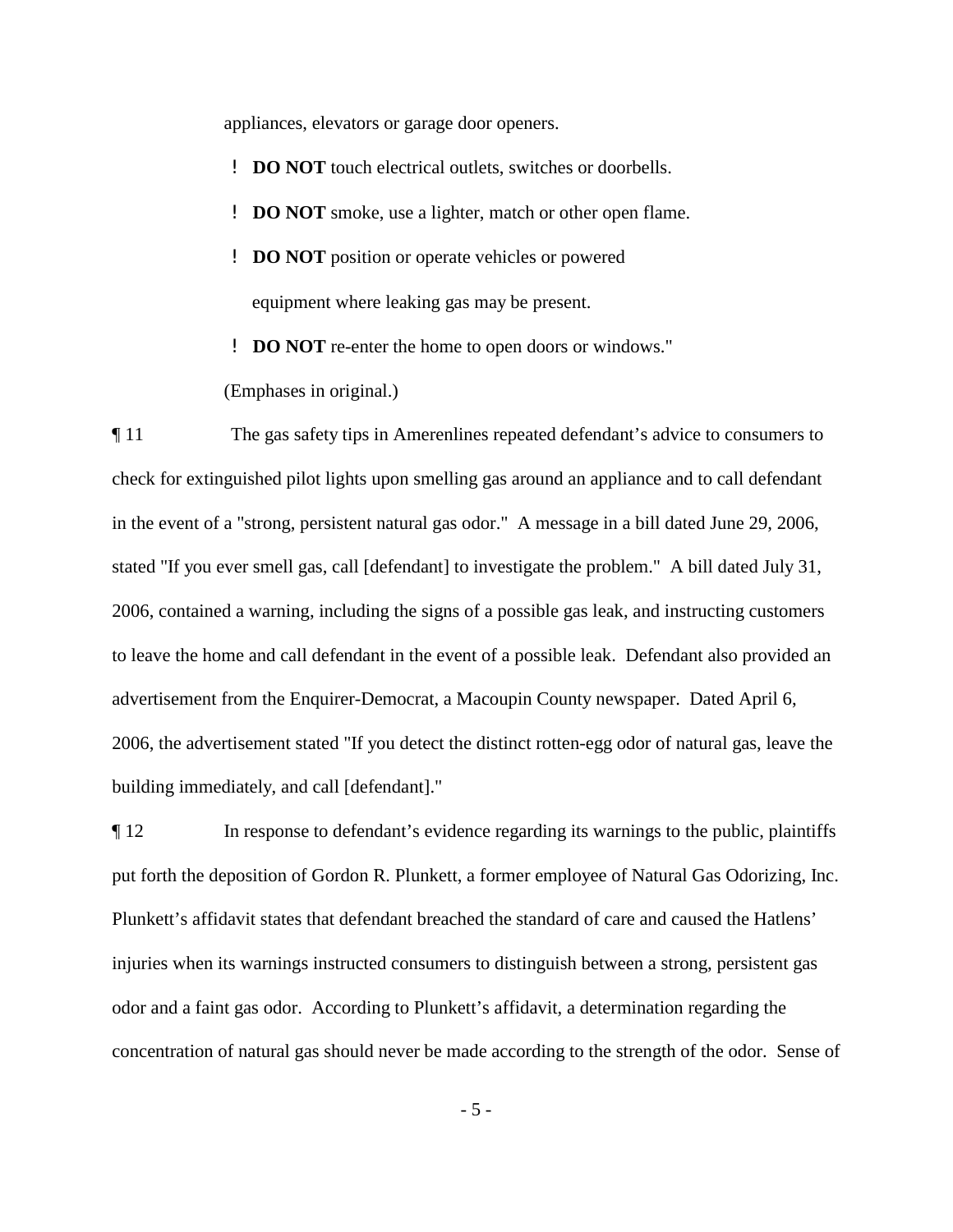smell varies from person to person, and the intensity of an odor lessens the longer a person is around an odor. The affidavit also stated that defendant's warnings did not comply with section 192.616 of chapter 49 of the Code of Federal Regulations (49 C.F.R. § 192.616 (2005)), regarding the recognition of and the appropriate reaction to a suspected pipeline leak. Finally, the affidavit stated that defendant failed to provide a scratch-and-sniff area on the safety pamphlet to demonstrate the smell of natural gas to its customers.

¶ 13 Plaintiffs also relied on the affidavit from Edwin Hatlin stating that the day before the explosion, Edwin, Margaret, and Edwin's friends, Donald Johnston and Ken Reese, all smelled natural gas both inside and outside the home.

¶ 14 In an August 2009 docket entry, the trial court granted defendant's first motion for summary judgment. Plaintiffs appealed and this court affirmed summary judgment as to all of plaintiffs' negligence allegations except plaintiffs' failure-to-warn claim. See *Pocklington II.*

¶ 15 On January 14, 2011, defendant filed a second motion for summary judgment. Citing the tariff defendant had filed with the Illinois Commerce Commission (ICC), defendant argued plaintiffs failed to "plead and prove that [defendant's] allegedly inadequate warnings were the sole cause of the complained of injuries and deaths." Defendant attached the affidavit of Robert Miller to its second motion for summary judgment. Miller's affidavit stated that he worked as a certified fire investigator. Defendant retained Miller to investigate the natural gas explosion that occurred at 203 Sue Street, Carlinville, Illinois. During his inspection, Miller observed a fitting that previously connected an interior gas line to the gas water heater located in the basement of the residence. The fitting was not properly connected, allowing gas to escape into the basement. Miller concluded that the explosion was caused by an accumulation of natural

- 6 -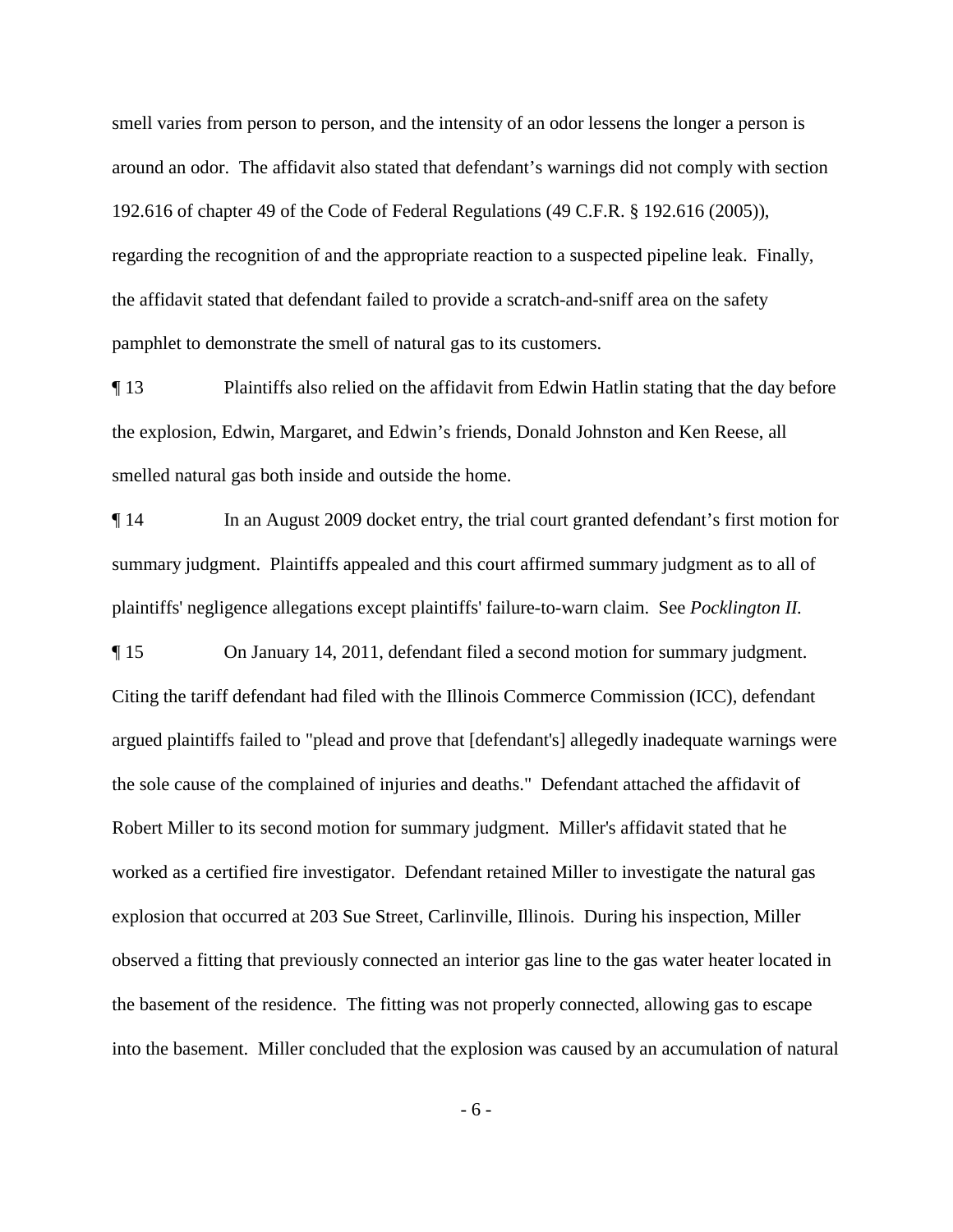gas inside the residence. "This accumulation was the result of a leak at a fitting that connected an interior gas line to the water heater that had been improperly installed." Miller's findings were consistent with the facts and conclusions outlined in the reports of the ICC and the Illinois State Fire Marshall.

¶ 16 On February 7, 2011, the trial court granted plaintiffs' request for additional time "to conduct discovery and respond to defendant's motion for summary judgment." On July 26, 2011, plaintiffs filed their response to defendant's motion for summary judgment. Plaintiffs admitted "[t]he tariff speaks for itself; and the gas which ignited the explosion at 203 Sue Street did leak into to [*sic*] the house through a flared fitting inside the house." However, plaintiffs alleged defendant failed to warn plaintiffs as required by federal regulation "to evacuate the house and call Defendant if and when natural gas was detected inside the house."

¶ 17 On August 17, 2011, the trial court granted defendant summary judgment and this appeal followed.

¶ 18 Plaintiffs argue the trial court erred in granting defendant summary judgment. ¶ 19 The purpose of summary judgment is not to try a question of fact but to determine whether a genuine issue of material fact exists. *Adams v. Northern Illinois Gas Co.*, 211 Ill. 2d 32, 42-43, 809 N.E.2d 1248, 1256 (2004). Summary judgment is appropriate where the pleadings, affidavits, depositions, and admissions on file, when viewed in the light most favorable to the nonmoving party, show that there is no genuine issue of material fact and that the moving party is entitled to a judgment as a matter of law. 735 ILCS 5/2-1005(c) (West 2004). In reviewing a grant of summary judgment, this court must construe the pleadings, depositions, admissions, and affidavits strictly against the moving party and liberally in favor of the

- 7 -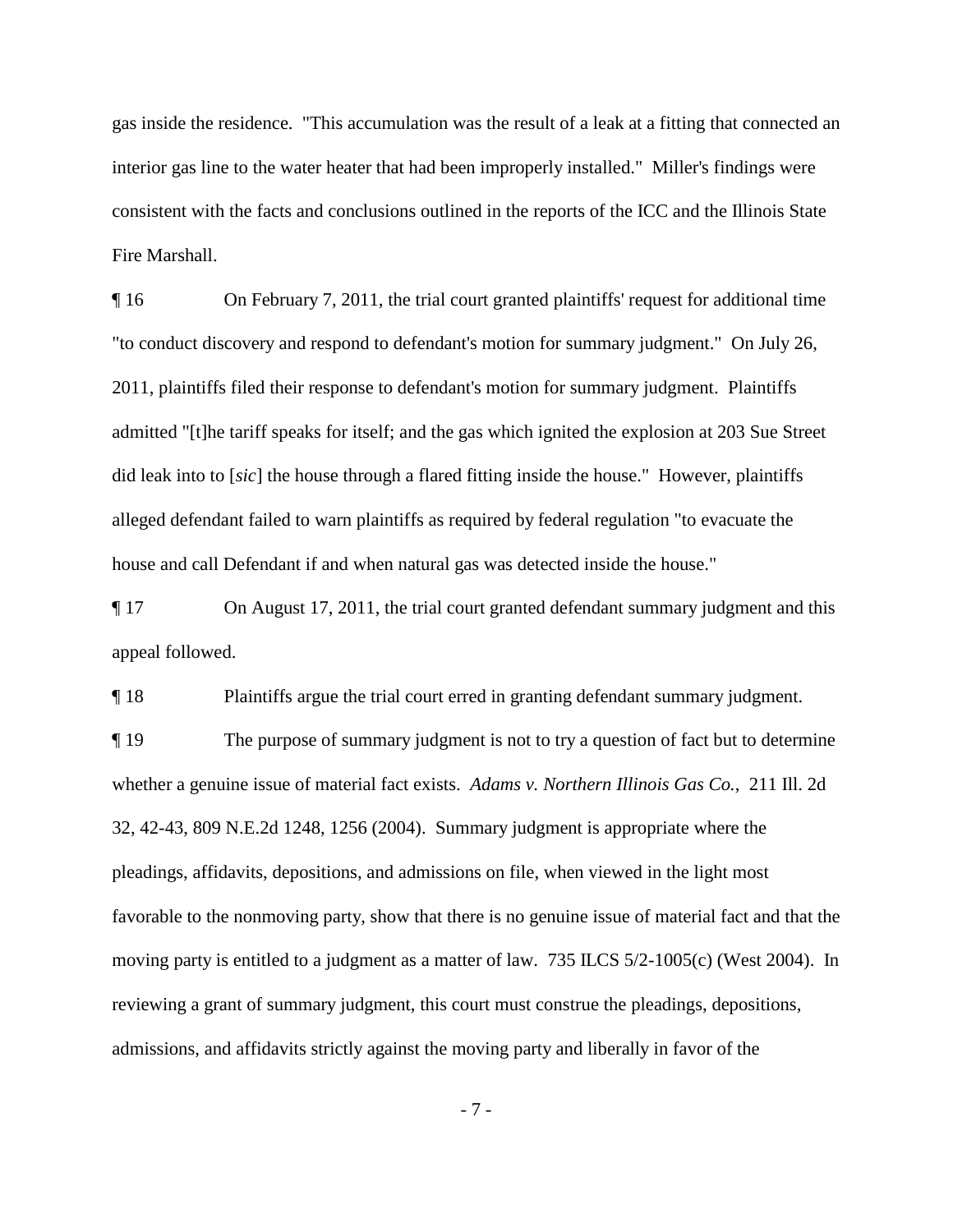nonmoving party. *Williams v. Manchester*, 228 Ill. 2d 404, 417, 888 N.E.2d 1, 9 (2008). Where reasonable persons could draw divergent inferences from the undisputed material facts or where there is a dispute as to a material fact, summary judgment should be denied and the issue decided by the trier of fact. *Espinoza v. Elgin, Joliet & Eastern Ry. Co.*, 165 Ill. 2d 107, 114, 649 N.E.2d 1323, 1326 (1995).If a party moving for summary judgment introduces facts that, if not contradicted, would entitle him to a judgment as a matter of law, the opposing party may not rely on his pleadings alone to raise issues of material fact. *Hermes v. Fischer*, 226 Ill. App. 3d 820, 824, 589 N.E.2d 1005, 1008 (1992).

¶ 20 The summary judgment procedure is to be encouraged as an aid in the expeditious disposition of a lawsuit. *Adams*, 211 Ill. 2d at 43, 809 N.E.2d at 1256. However, summary judgment is a drastic means of disposing of litigation that should not be granted unless the movant's right to judgment is clear and free from doubt. *Forsythe v. Clark USA, Inc.*, 224 Ill. 2d 274, 280, 864 N.E.2d 227, 232 (2007). In all appeals from the entry of summary judgment, we conduct a *de novo* review of the record. *Espinoza,* 165 Ill. 2d at 113, 649 N.E.2d at 1326.

¶ 21 A tariff is a public document setting forth the services being offered; the rates and the charges for the services; and the governing rules, regulations, and practices relating to those services. *Adams,* 211 Ill. 2d at 55, 809 N.E.2d at 1263. The Public Utilities Act (Act) requires public utilities such as defendant to file tariffs with the ICC. 220 ILCS 5/9-102 (West 2004); *Adams*, 211 Ill. 2d at 55, 809 N.E.2d at 1263. A tariff is usually drafted by the regulated utility, but when duly filed with the ICC, it binds both the utility and the customer and governs their relationship. *Adams*, 211 Ill. 2d at 55, 809 N.E.2d at 1263. Once the ICC approves a tariff, it " 'is a law, not a contract, and has the force and effect of a statute.' " *Adams*, 211 Ill. 2d at 55,

- 8 -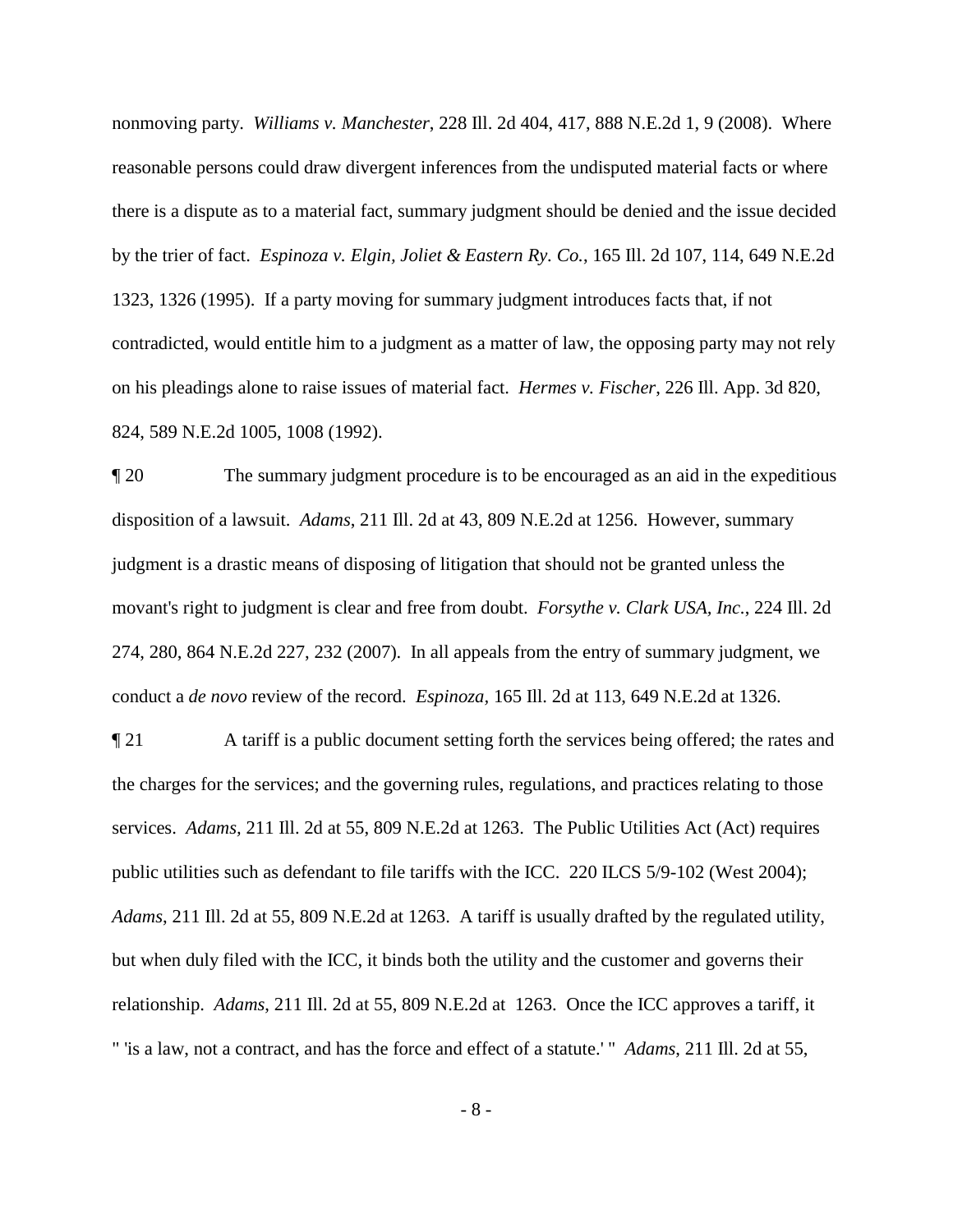809 N.E.2d at 1263 (quoting *Illinois Central Gulf R.R. Co. v. Sankey Brothers, Inc.*, 67 Ill. App. 3d 435, 439, 384 N.E.2d 543, 545 (1978), *aff'd*, 78 Ill. 2d 56, 398 N.E.2d 3 (1979)). "The rights as defined by the tariff cannot be varied or enlarged by *either contract or tort* of the carrier." (Emphasis in original.) *American Telephone & Telegraph Co. v. Central Office Telephone, Inc.*, 524 U.S. 214, 227 (1998) (quoting *Keogh v. Chicago & Northwestern Ry. Co.*, 260 U.S. 156, 163 (1922)).

¶ 22 Defendant's tariff on file with the ICC provides in relevant part as follows: " Utility shall not be liable for injury (including death) or damage to persons or property caused by the presence of gas at any location owned or controlled by Customer, and Customer shall protect and save Utility harmless from all such injury (including death) or damage except where the injury or damage shall be shown to have been occasioned solely by the negligence of Utility."

¶ 23 Such tariff provisions are usually referred to as liability limitations. *Adams*, 211 Ill. 2d at 56, 809 N.E.2d at 1248. The underlying theory of liability limitations is that, because a public utility is strictly regulated, its liability should be defined and limited so that it can provide service at reasonable rates. A reasonable rate depends in part on a rule limiting liability. *Adams*, 211 Ill.2d at 56-57, 809 N.E.2d 1264. The goal of a tariff is to secure reasonable and just rates for all without undue preference or advantage to any; and because that end is attainable only by adherence to the approved rate, based upon an authorized classification, that rate represents the whole duty and the whole liability of the company. *Adams*, 211 Ill. 2d at 57, 809 N.E.2d at 1264.

¶ 24 This court held in *Pocklington II* that defendant's tariff "limits its liability to those

- 9 -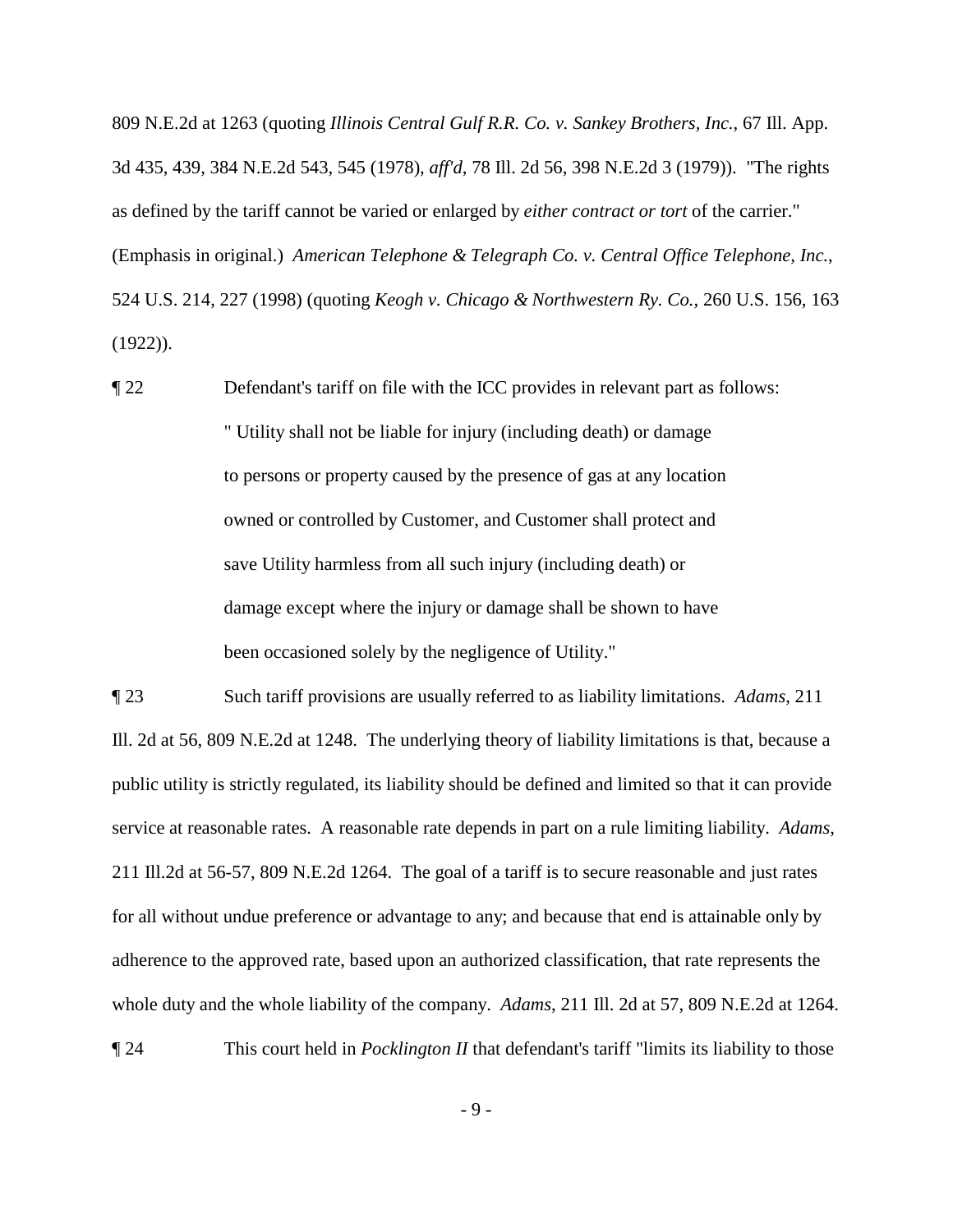situations in which any personal injury or property damage occurring at any location owned or controlled by a customer was caused solely by defendant's negligence." *Pocklington II*, slip order at 27. Defendant attached to its second motion for summary judgment the affidavit of a certified fire investigator stating the accumulation of natural gas inside the residence "was the result of a leak at a fitting that connected an interior gas line to the water heater that had been improperly installed." Plaintiffs have not cited a source that would preclude the limitation of liability claimed by defendant. Thus, the duty claimed by plaintiffs must be found to exist on the basis of the language of the tariff or not at all.

¶ 25 The language at issue is unambiguous. Defendant "shall not be liable \*\*\* except where the injury or damage shall be shown to have been occasioned solely by the negligence of [defendant]." Our duty is to apply the plain meaning of these words, in light of the underlying purpose of the Act, which is to provide citizens of Illinois with utility service at reasonable rates and, as a necessary part of that scheme, to limit the liability of utility companies.

¶ 26 In *Sarelas v. Illinois Bell Telephone Co.*, 42 Ill. App. 2d 372, 192 N.E.2d 451 (1963), the plaintiff claimed that Illinois Bell Telephone owed him a duty of continuing service, which it violated by interrupting his service for 2  $1/2$  hours as the result of a clerical error. The appellate court noted that "in the case of an ordinary corporation this would be nothing of which to complain, for in general a corporation is entitled to refrain from doing business with its customers unless it is otherwise bound by contract; but a utility is different. It has a duty to its subscribers that goes beyond that of an ordinary corporation. However, this duty has but one source, the tariff, which in this instance is on file with the [ICC]." *Sarelas*, 42 Ill. App. 2d at 374, 192 N.E.2d at 453. Thus, the appellate court observed, "the extent to which defendants

 $-10-$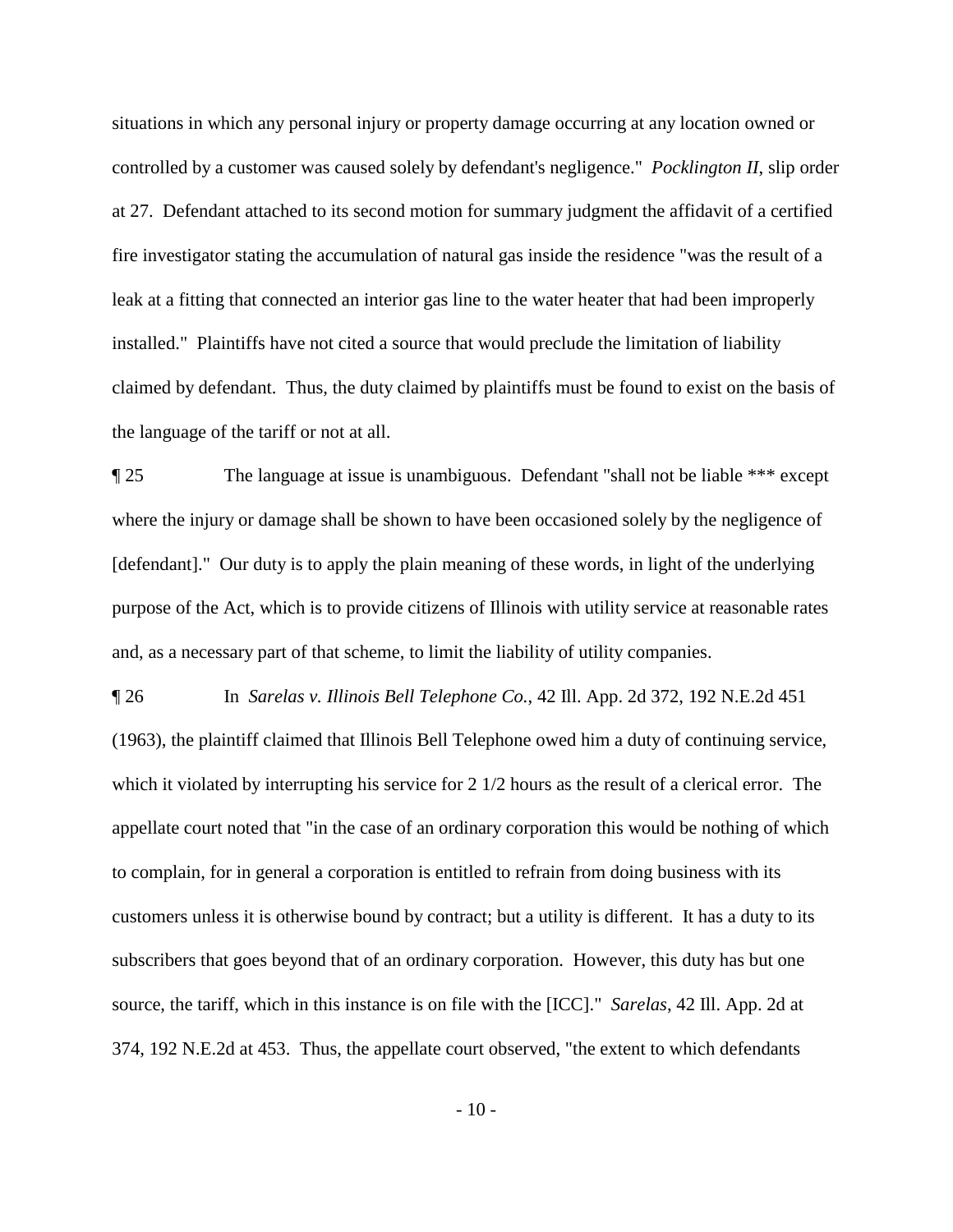owed plaintiff 'a legal duty' is determined by the particular provisions of the tariff on file with the commission; there is no contract \*\*\* on which plaintiff can rely, nor are his allegations of a breach of duty sufficient to constitute a claim in tort." *Sarelas*, 42 Ill. App. 2d at 375, 192 N.E.2d at 453. In the end, a breach of duty by the utility "arises either from the tariff or not at all." *Sarelas*, 42 Ill. App. 2d at 375, 192 N.E.2d at 453. See also *Pocklington II*, slip order at 25 ("Accordingly, the tariff applies to plaintiffs' claims and controls defendant's liability").

¶ 27 Plaintiffs have not identified language in the tariff or in the Act from which the duty plaintiffs claim can be said to arise. Indeed, the plain language of the tariff expressly disclaims any such duty. Where there is no genuine issue of material fact to be decided, there is no purpose in proceeding to trial. See *Witzig v. Illinois Power Co.*, 114 Ill. App. 2d 139, 144-45, 251 N.E.2d 902, 905 (1969) (quoting *Brooks v. Dean Berenz Asphalt Co., Inc.*, 83 Ill. App. 2d 258, 261, 227 N.E.2d 100, 102 (1967) (" 'We are unable to find any facts or inferences in this record which would allow the plaintiff to submit the decisive issue of the defendant's negligence to a jury.' A like observation applies here to plaintiff's contributory negligence")).

¶ 28 Plaintiffs argue defendant cannot claim that "new" evidence justifies a summary judgment on the failure-to-warn theory when this court sustained that theory in *Pocklington II*, and defendant knew that fact from the beginning. Miller stated in his affidavit: "Examination further revealed that the party who attached the gas line to the water heater attempted to install a flared fitting, but did so improperly. This, over time, resulted in a leak at the fitting." In fact, Miller's affidavit was not before this court in *Pocklington II*. Further, much of the "evidence" referenced by plaintiffs was stricken from the record. Any argument pertaining to material stricken from the record must be disregarded. See, *e.g.*, *Stokes v. Colonial Penn Insurance Co.*,

- 11 -